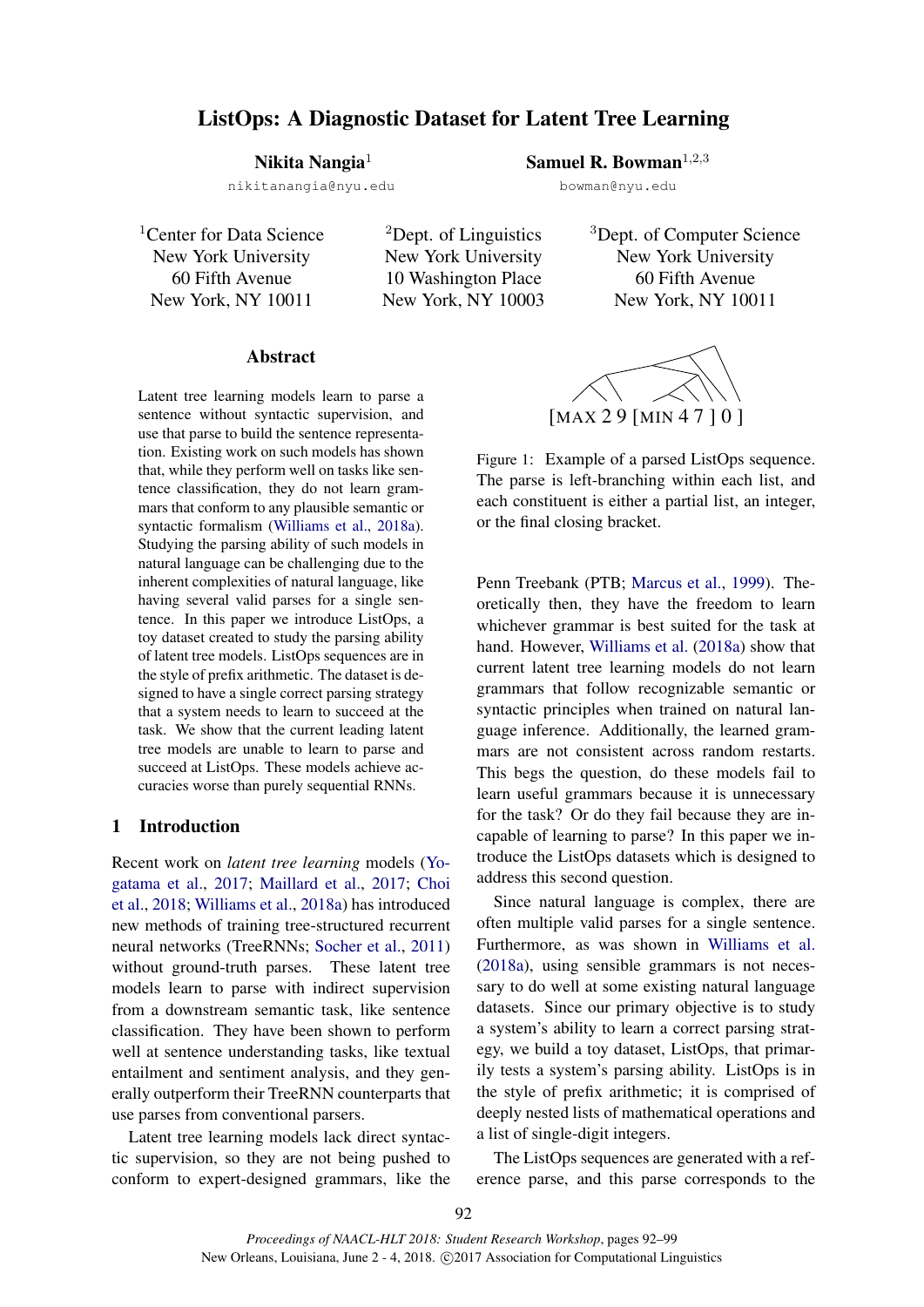

Figure 2: *Left:* Parses from RL-SPINN model. *Right:* Parses from ST-Gumbel model. For the first set of examples in the top row, both each models predict the wrong value *(truth: 6, pred: 5)*. In the second row, RL-SPINN predicts the correct value *(truth: 7)* while ST-Gumbel does not *(pred: 2)*. In the third row, RL-SPINN predicts the correct value *(truth: 6)* and generates the same parse as the ground-truth tree; ST-Gumbel predicts the wrong value *(pred: 5)*.

simplest available strategy for interpretation. We are unaware of reasonably effective strategies that differ dramatically from our reference parses. If a system is given the ground-truth parses, it is trivially easy to succeed at the task. However, if the system does not have the reference parses, or is unable to learn to parse, doing well on ListOps becomes dramatically more difficult. Therefore, we can use ListOps as a litmus test and diagnostic tool for studying latent tree learning models. ListOps is an environment where parsing is essential to success. So if a latent tree model is able to achieve high accuracy in this rigid environment, it indicates that the model is able to learn a sensible parsing strategy. Conversely, if it fails on ListOps, it may suggest that the model is simply incapable of learning to parse.

#### 2 Related Work

To the best of our knowledge, all existing work on latent tree models studies them in a natural language setting. Williams et al. (2018a) experiment with two leading latent tree models on the textual entailment task, using the SNLI (Bowman et al., 2015) and MultiNLI corpora (Williams et al., 2018b). The Williams et al. (2018a) analysis studies the models proposed by Yogatama et al. (2017) (which they call RL-SPINN) and Choi et al. (2018) (which they call ST-Gumbel). A third latent tree learning model, which is closely related to ST-Gumbel, is presented by Maillard et al. (2017).

All three models make use of TreeLSTMs (Tai et al., 2015) and learn to parse with distant supervision from a downstream semantic objective. The RL-SPINN model uses the REINFORCE algorithm (Williams, 1992) to train the model's parser.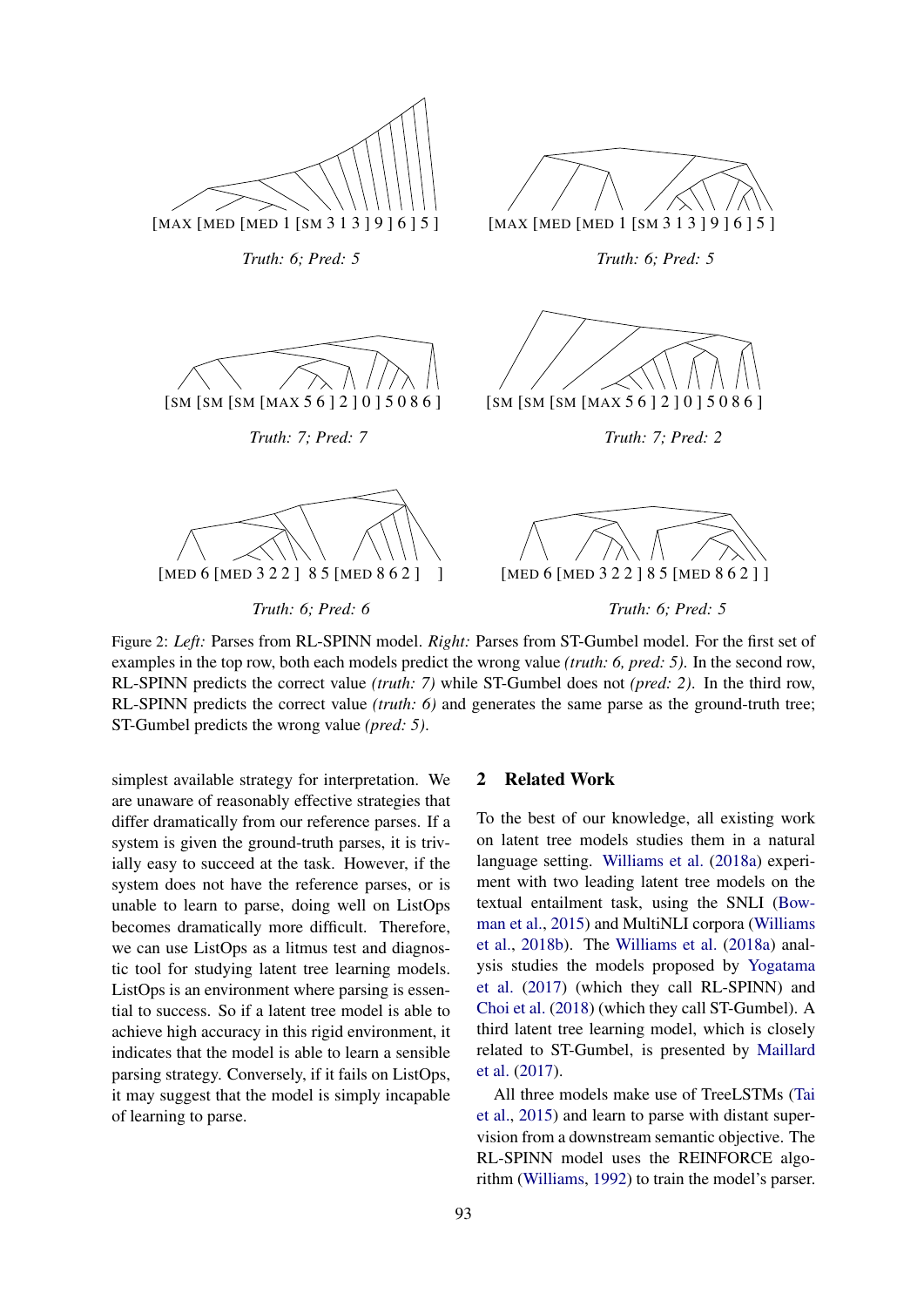The parser makes discrete decisions and cannot be trained with backpropogation.

The model Maillard et al. (2017) present uses a CYK-style (Cocke, 1969; Younger, 1967; Kasami, 1965) chart parser to compute a soft combination of all valid binary parse trees. This model computes  $O(N^2)$  possible tree nodes for N words, making it computationally intensive, particularly on ListOps which has very long sequences.

The ST-Gumbel model uses a similar data structure to Maillard et al., but instead utilizes the Straight-Through Gumbel-Softmax estimator (Jang et al., 2016) to make discrete decisions in the forward pass and select a single binary parse.

Our work, while on latent tree learning models, is with a toy dataset designed to study parsing ability. There has been some previous work on the use of toy datasets to closely study the performance of systems on natural language processing tasks. For instance, Weston et al. (2015) present bAbI, a set of toy tasks for to testing Question-Answering systems. The tasks are designed to be prerequisites for any system that aims to succeed at language understanding. The bAbI tasks have influenced the development of new learning algorithms (Sukhbaatar et al., 2015; Kumar et al., 2016; Peng et al., 2015).

#### 3 Dataset

Description The ListOps examples are comprised of summary operations on lists of singledigit integers, written in prefix notation. The full sequence has a corresponding solution which is also a single-digit integer, thus making it a tenway balanced classification problem. For example,  $MAX 2 9$   $MIN 4 7 0$  has the solution 9. Each operation has a corresponding closing square bracket that defines the list of numbers for the operation. In this example, MIN operates on  $\{4, 7\}$ , while MAX operates on  $\{2, 9, 4, 0\}$ . The correct parse for this example is shown in Figure 1. As with this example, the reference parses in ListOps are left-branching within each list. If they were right-branching, the model would always have to maintain the entire list in memory. This is because the summary statistic for each list is dependent on the type of operation, and the operation token appears first in prefix notation.

Furthermore, we select a small and easy operation space to lower output set difficulty. The operations that appear in ListOps are:

- MAX: the largest value of the given list. For the list  $\{8, 12, 6, 3\}$ , 12 is the MAX.
- MIN: the smallest value of the given list. For the list  $\{8, 12, 6, 3\}$ , 3 is the MIN.
- MED: the median value of the given list. For the list  $\{8, 12, 6, 3\}$ , 7 is the MED.
- SUM\_MOD (SM): the sum of the items in the list, constrained to a single digit by the use of the modulo-10 operator. For the list  $\{8, 12, 6, 3\}$ , 9 is the SM.

ListOps is constructed such that it is trivially easy to solve if a model has access to the groundtruth parses. However, if a model does not have the parses, or is unable to learn to parse correctly, it may have to maintain a large stack of information to arrive at the correct solution. This is particularly true as the sequences become long and have many nested lists.

Efficacy We take an empirical approach to determine the efficacy of the ListOps dataset to test parsing capability. ListOps should be trivial to solve if a model is given the ground-truth parses. Therefore, a tree-structured model that is provided with the parses should be able to achieve near 100% accuracy on the task. So, to establish the upper-bound and solvability of the dataset, we use a TreeLSTM as one of our baselines.

Conversely, if the ListOps dataset is adequately difficult, then a strong sequential model should not perform well on the dataset. We use an LSTM (Hochreiter and Schmidhuber, 1997) as our sequential baseline.

We run extensive experiments on the ListOps dataset to ensure that the TreeLSTM does consistently succeed while the LSTM fails. We tune the model size, learning rate, L2 regularization, and decay of learning rate (the learning rate is lowered at every epoch when there has been no gain). We require that the TreeLSTM model does well at a relatively low model size. We further ensure that the LSTM, at an order of magnitude greater model size, is still unable to solve ListOps. Therefore, we build the dataset and establish its effectiveness as a diagnostic task by maximizing this RNN–TreeRNN gap.

Theoretically, this RNN–TreeRNN gap arises because an RNN of fixed size does not have the capacity to store all the necessary information. More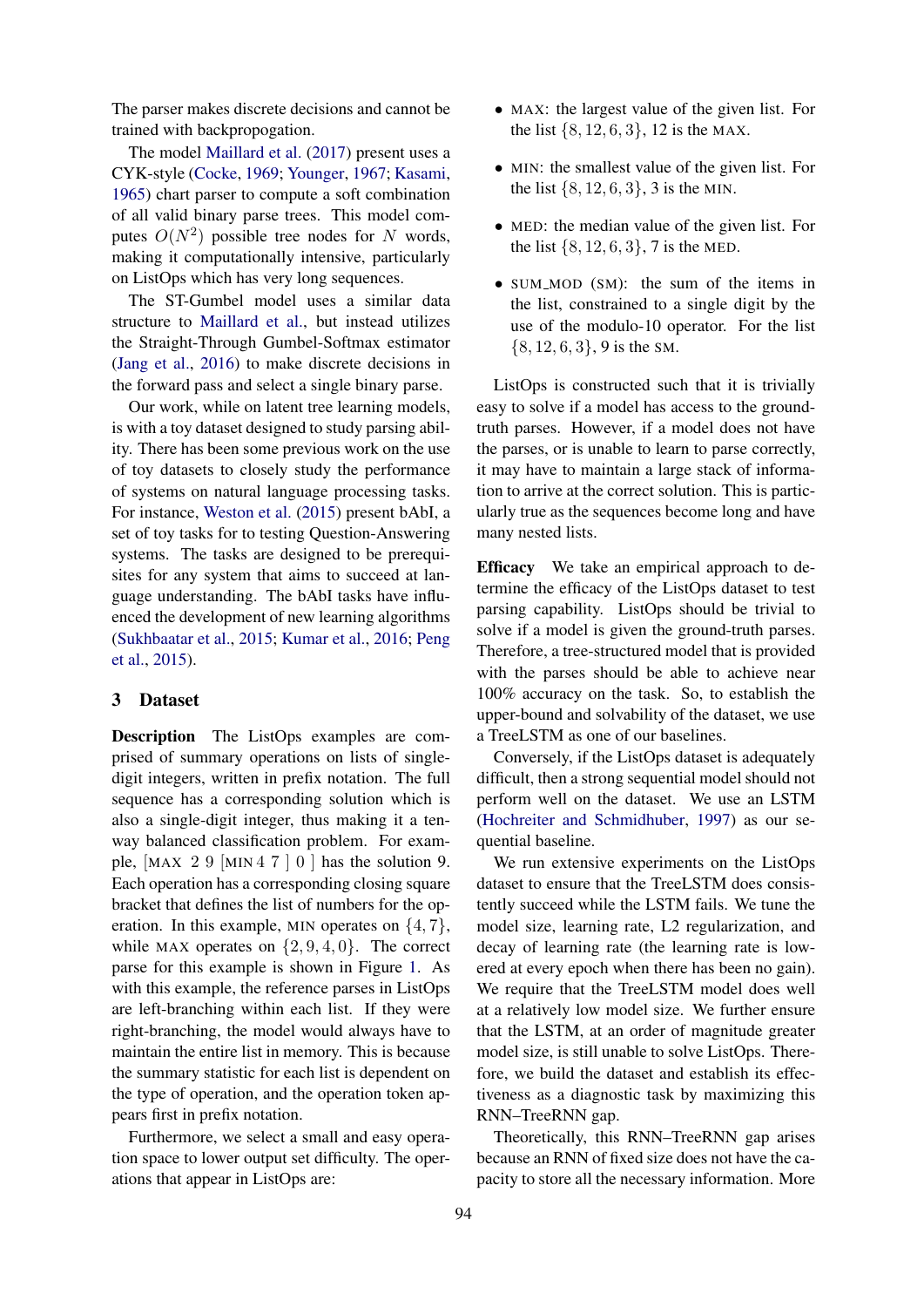concretely, we know that each of the operations in ListOps can be computed by passing over the list of integers with a constant amount of memory. For example, to compute the MAX, the system only needs to remember the largest number it has seen in the operation's list. As an RNN reads a sequence, if it is in the middle of the sequence, it will have read many operations without closed parentheses, i.e. without terminating the lists. Therefore, it has to maintain the state of all the open operations it has read. So the amount of information the RNN has to maintain grows linearly with tree depth. As a result, once the trees are deep enough, an RNN with a fixed-size memory cannot effectively store and retrieve all the necessary information.

For a TreeRNN, every constituent in ListOps is either a partial list, an integer, or the final closing bracket. For example, in Figure 1, the first constituent,  $([MAX, 2, 9)$ , is a partial list. So, the amount of information the TreeLSTM has to store at any given node is no greater than the small amount needed to process one list. Unlike with an RNN, this small amount of information at each node does not grow with tree depth. Consequently, TreeRNNs can achieve high accuracy at ListOps with very low model size, while RNNs require higher capacity to do well.

Generation The two primary variables that determine the difficulty of the ListOps dataset are tree depth and the function space of mathematical operations. We found tree depth to be an essential variable in stressing model performance, and in maximizing the RNN–TreeRNN gap. While creating ListOps, we clearly observe that with increasing recursion in the dataset the performance of sequential models falls. Figure 3 shows the distribution of tree depths in the ListOps dataset; the average tree depth is 9.6.

As discussed previously, since we are concerned with a model's ability to learn to parse, and not its ability to approximate mathematical operations, we choose a minimal number of operations (MAX, MIN, MED, SM). In our explorations, we find that these easy-to-compute operations yield bigger RNN–TreeRNN gaps than operations like multiplication.

The ListOps dataset used in this paper has 90k training examples and 10k test examples. During data generation, the operations are selected at random, and their frequency is balanced in the final



Figure 3: Distribution of average tree depth in the ListOps training dataset.

dataset. We wrote a simple Python script to generate the ListOps data. Variables such as maximum tree-depth, as well as number and kind of operations, can be changed to generate variations on ListOps. One might want to increase the average tree depth if a model with much larger hidden states is being tested. With a very large model size, an RNN, in principle, can succeed at the ListOps dataset presented in this paper. The dataset and data generation script are available on GitHub.<sup>1</sup>

# 4 Models

We use an LSTM for our sequential baseline, and a TreeLSTM for our tree-structured baseline. For the latent tree learning models, we use two leading models discussed in Section 2: RL-SPINN (Yogatama et al., 2017) and ST-Gumbel (Choi et al., 2018). We are borrowing the model names from Williams et al. (2018a).

Training details All models are implemented in a shared codebase in PyTorch 0.3, and the code is available on  $G$ itHub.<sup>1</sup> We do extensive hyperparameter tuning for all baselines and latent tree models. We tune the learning rate, L2 regularization, and rate of learning rate decay. We tune the model size for the baselines in our endeavor to establish the RNN–TreeRNN gap, wanting to ensure that the TreeLSTM, with reference parses, can solve ListOps at a low hidden dimension size, while the LSTM can not solve the dataset at significantly larger hidden sizes. We test model sizes from 32D to 1024D for the baselines. The model

<sup>1</sup>https://github.com/NYU-MLL/spinn/ tree/listops-release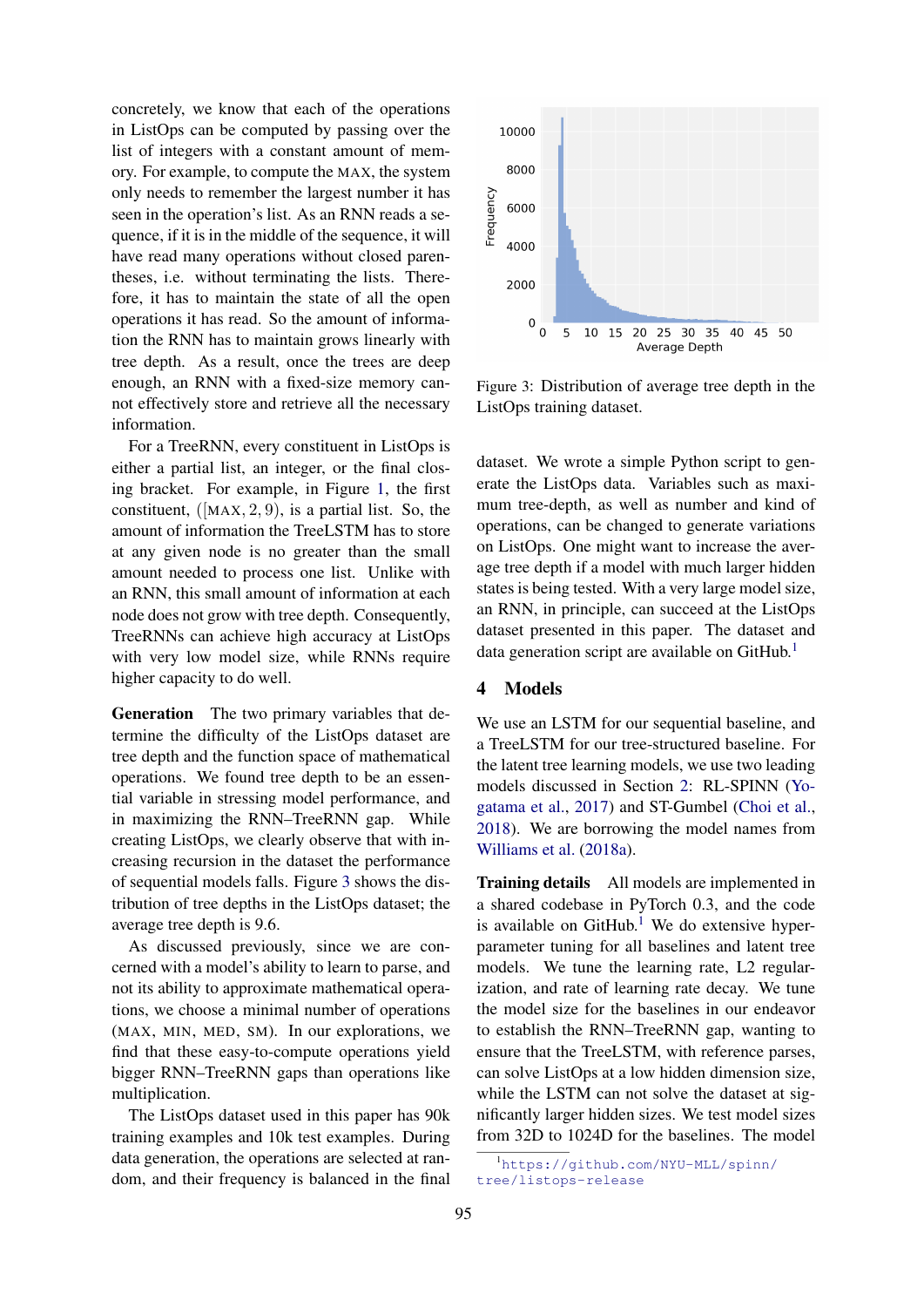| Model                            | <b>ListOps</b> | <b>SNLI</b> |  |  |  |
|----------------------------------|----------------|-------------|--|--|--|
| Prior Work: Baselines            |                |             |  |  |  |
| 100D LSTM (Yogatama)             |                | 80.2        |  |  |  |
| 300D BiLSTM (Williams)           |                | 81.5        |  |  |  |
| 300D TreeLSTM (Bowman)           | 80.9           |             |  |  |  |
| Prior Work: Latent Tree Learning |                |             |  |  |  |
| 300D RL-SPINN (Williams)         |                | 83.3        |  |  |  |
| 300D ST-Gumbel (Choi)            |                | 84.6        |  |  |  |
| 100D Soft-Gating (Maillard)      |                |             |  |  |  |
| This Work: Baselines             |                |             |  |  |  |
| 128D LSTM                        | 73.3           |             |  |  |  |
| 1024D LSTM                       | 74.4           |             |  |  |  |
| 48D TreeLSTM                     | 94.7           |             |  |  |  |
| 128D TreeLSTM                    | 98.7           |             |  |  |  |
| This Work: Latent Tree Learning  |                |             |  |  |  |
| 48D RL-SPINN                     | 62.3           |             |  |  |  |
| 128D RL-SPINN                    | 64.8           |             |  |  |  |
| 48D ST-Gumbel                    | 58.5           |             |  |  |  |
| 128D ST-Gumbel                   | 61.0           |             |  |  |  |

Table 1: *SNLI* shows test set results of models on the Stanford Natural Language Inference Corpus, a sentence classification task. We see that the latent tree learning models outperform the supervised TreeLSTM model. However, on *ListOps*, RL-SPINN and ST-Gumbel have worse performance accuracy than the LSTM baseline.

size for latent tree models is tuned to a lesser extent, since a model with parsing ability should have adequate representational power at lower dimensions. We choose the narrower range of model sizes based on how well the TreeLSTM baseline performs at those sizes. We consider latent tree model sizes from 32D to 256D. Note that the latent tree models we train with sizes greater than 128D do not show significant improvement in performance accuracy.

For all models, we pass the representation through a 2-layer MLP, followed by a ten-way softmax classifier. We use the Adam optimizer (Kingma and Ba, 2014) with default values for the beta and epsilon parameters.

#### 5 ListOps Results

Baseline models The results for the LSTM and TreeLSTM baseline models are shown in Table 1. We clearly see the RNN–TreeRNN gap. The TreeLSTM model does well on ListOps at embedding dimensions as low as 48D, while the LSTM model shows low performance even at 1024D, and with heavy hyperparameter tuning. With this

large performance gap (∼25%) between our treebased and sequential baselines, we conclude that ListOps is an ideal setting to test the parsing ability of latent-tree learning models that are deprived of syntactic supervision.

Latent tree models Prior work (Yogatama et al., 2017; Choi et al., 2018; Maillard et al., 2017; Williams et al., 2018a) has established that latent tree learning models often outperform standard TreeLSTMs at natural language tasks. In Table 1 we summarize results for baseline models and latent tree models on SNLI, a textual entailment corpus. We see that all latent tree models outperform the TreeLSTM baseline, and ST-Gumbel does so with a sizable margin. However, the same models do very poorly on the ListOps dataset. A TreeLSTM model, with its access to ground truth parses, can essentially solve ListOps, achieving an accuracy of 98.7% with 128D model size. The RL-SPINN and ST-Gumbel models exhibit very poor performance, achieving 64.8% and 61.0% accuracy with 128D model size. These latent tree models are designed to learn to parse, and use the generated parses to build sentence representations. Theoretically then, they should be able to find a parsing strategy that enables them to succeed at ListOps. However, their poor performance in this setting indicates that they can not learn a sensible parsing strategy.

Interestingly, the latent tree models perform substantially worse than the LSTM baseline. We theorize that this may be because the latent tree models do not settle on a single parsing strategy. The LSTM can thoroughly optimize given its fully sequential approach. If the latent tree models keep changing their parsing strategy, they will not be able to optimize nearly as well as the LSTM.

To test repeatability and each model's robustness to random initializations, we do four runs of each 128D model (using the best hyperparameter settings); we report the results in Table 2. We find that the LSTM maintains the highest accuracy with an average of 71.5. Both latent tree learning models have relatively high standard deviation, indicating that they may be more susceptible to bad initializations.

Ultimately, ListOps is a setting in which parsing correctly is strongly encouraged, and doing so ensures success. The failure of both latent tree models suggests that, in-spite their architectures, they may be incapable of learning to parse.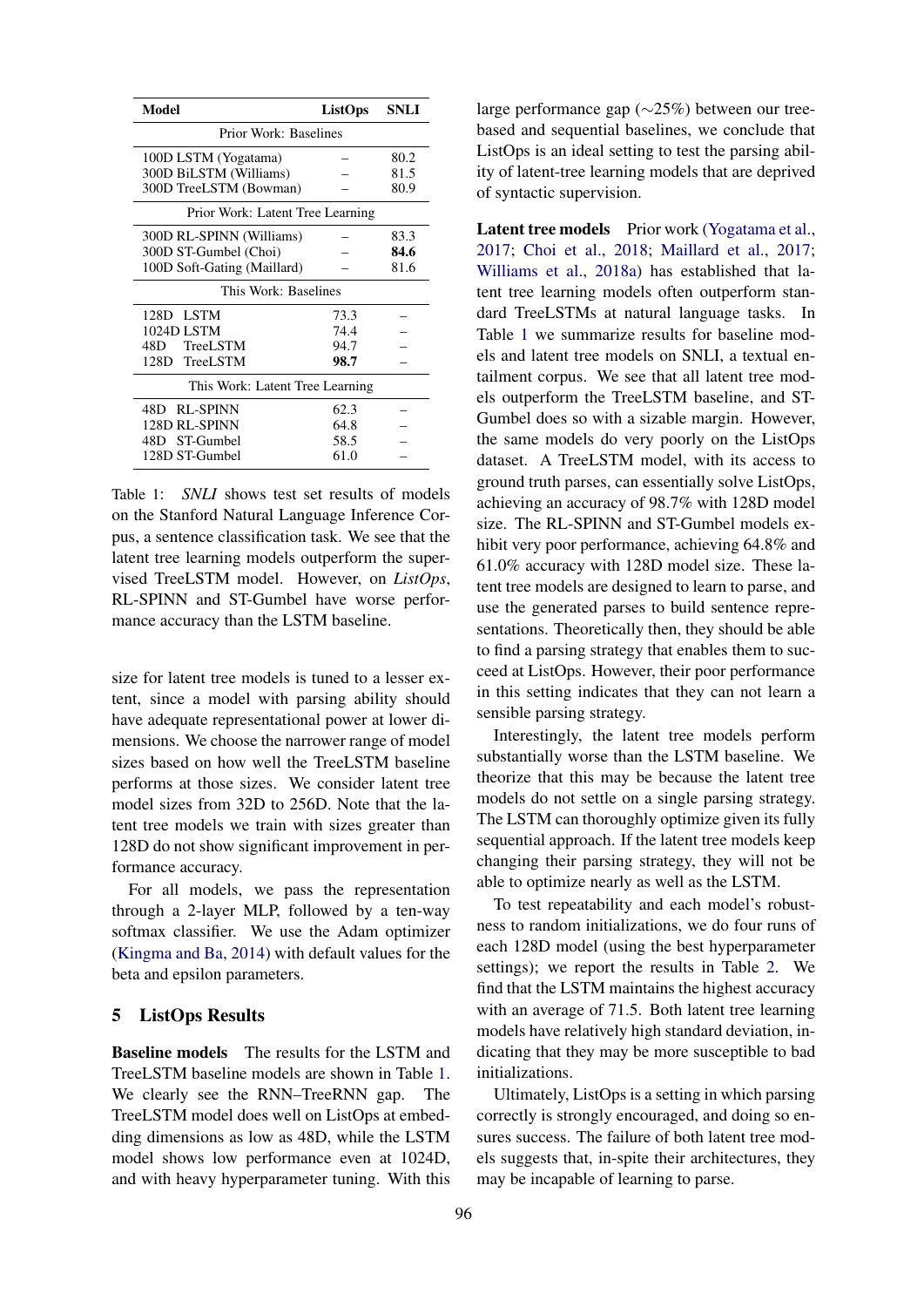|                 | <b>Accuracy</b> | Self |      |
|-----------------|-----------------|------|------|
| Model           | $\mu(\sigma)$   | max  | F1   |
| <b>LSTM</b>     | 71.5(1.5)       | 74.4 |      |
| <b>RL-SPINN</b> | 60.7(2.6)       | 64.8 | 30.8 |
| ST-Gumbel       | 57.6(2.9)       | 61.0 | 32.3 |
| Random Trees    |                 |      | 30 1 |

Table 2: *Accuracy* shows accuracy across four runs of the models (expressed as mean, standard deviation, and maximum). *Self F1* shows how well each of these four model runs agrees in its parsing decisions with the other three.

|                    | F1 wrt. |      |       | Avg.  |
|--------------------|---------|------|-------|-------|
| Model              | LB      | RB   | GT.   | Depth |
| RL-SPINN<br>48D    | 64.5    | 16.0 | 32.1  | 14.6  |
| 128D RL-SPINN      | 43.5    | 13.0 | 71.1  | 10.4  |
| 48D ST-Gumbel      | 52.2    | 15.3 | 55.3  | 11.1  |
| 128D ST-Gumbel     | 56.5    | 9.8  | 57.3  | 12.7  |
| Ground-Truth Trees | 41.6    | 8.8  | 100.0 | 9.6   |
| Random Trees       | 24.0    | 24.0 | 24.2  | 5.2   |

Table 3: *F1 wrt.* shows F1 scores on ListOps with respect to left-branching (LB), right-branching (RB), and ground-truth (GT) trees. *Avg. Depth* shows the average across sentences of the average depth of each token in its tree.

#### 6 Analysis

Given that the latent tree models perform poorly on ListOps, we take a look at what kinds of parses these models produce.

F1 scores In Table 3, we show the F1 scores between each model's predicted parses and fully left-branching, right-branching, and ground-truth trees. We use the best run for each model in the reported statistics.

Overall, the RL-SPINN model produces parses that are most consistent with the ground-truth trees. The ListOps ground-truth trees have a high F1 of 41.6 with left-branching trees, compared to 9.8 with right-branching trees. Williams et al. (2018a) show that RL-SPINN tends to settle on a left-branching strategy when trained on MultiNLI. We observe a similar phenomena here at 48D. Since ListOps is more left-branching, this tendency of RL-SPINN's could offer it an advantage. Furthermore, as might be expected, increasing model size from 48D to 128D helps improve RL-SPINN's parsing quality. At 128D, it has a

high F1 score of 71.1 with ground-truth trees. The 128D model also produces parses with an average tree depth (10.4) closer to that of ground-truth trees (9.6).

The parses from the 128D ST-Gumbel have a significantly lower F1 score with ground-truth trees than the parses from RL-SPINN. This result corresponds with the performance on the ListOps task where RL-SPINN outperforms ST-Gumbel by ∼4%. Even though the trees ST-Gumbel generates are of a worse quality than RL-SPINN's, the trees are consistently better than random trees on F1 with ground-truth trees.

It's important to note that the F1 scores have very high variance from one run to the next. Table 2 shows the self F1 scores across random restarts of both models. Both have very poor agreement in parsing decisions across restarts, their self F1 is comparable to that of randomly generated trees. For RL-SPINN, the F1 with ground-truth trees ranges from 18.5 to 71.1, with an average of 39.8 and standard deviation of 19.4. While ST-Gumbel has an average of 44.5, and a standard deviation of 11.8. This high variance in F1 scores is reflective of the high variance in accuracy across random restarts, and it supports our hypothesis that these latent tree models do not find and settle on a single parsing strategy.

Parse trees In Figure 2, we show some examples of trees generated by both models. We use the best runs for the 128D versions of the models. Parses generated by RL-SPINN are in the left column, and those generated by ST-Gumbel are on the right.

For the pair of examples in the top row of Figure 2, both models incorrectly predict 5 as the solution. Both parses compose the first three operations together, and it is not clear how these models arrive at that solutions given their chosen parses.

In the second pair of examples, RL-SPINN predicts the correct value of 7, while ST-Gumbel wrongly predicts 2. The parse generated by RL-SPINN is not the same as the ground-truth tree but it finds some of the correct constituent boundaries:  $([MAX 5 6]$  are composed with a right-branching tree, and  $(2)$  are composed together. Since the first three operations are all SUM\_MOD, their strange composition does not prevent the model from correctly predicting 7.

For the third pair of examples, the RL-SPINN model generates the same parse as the ground-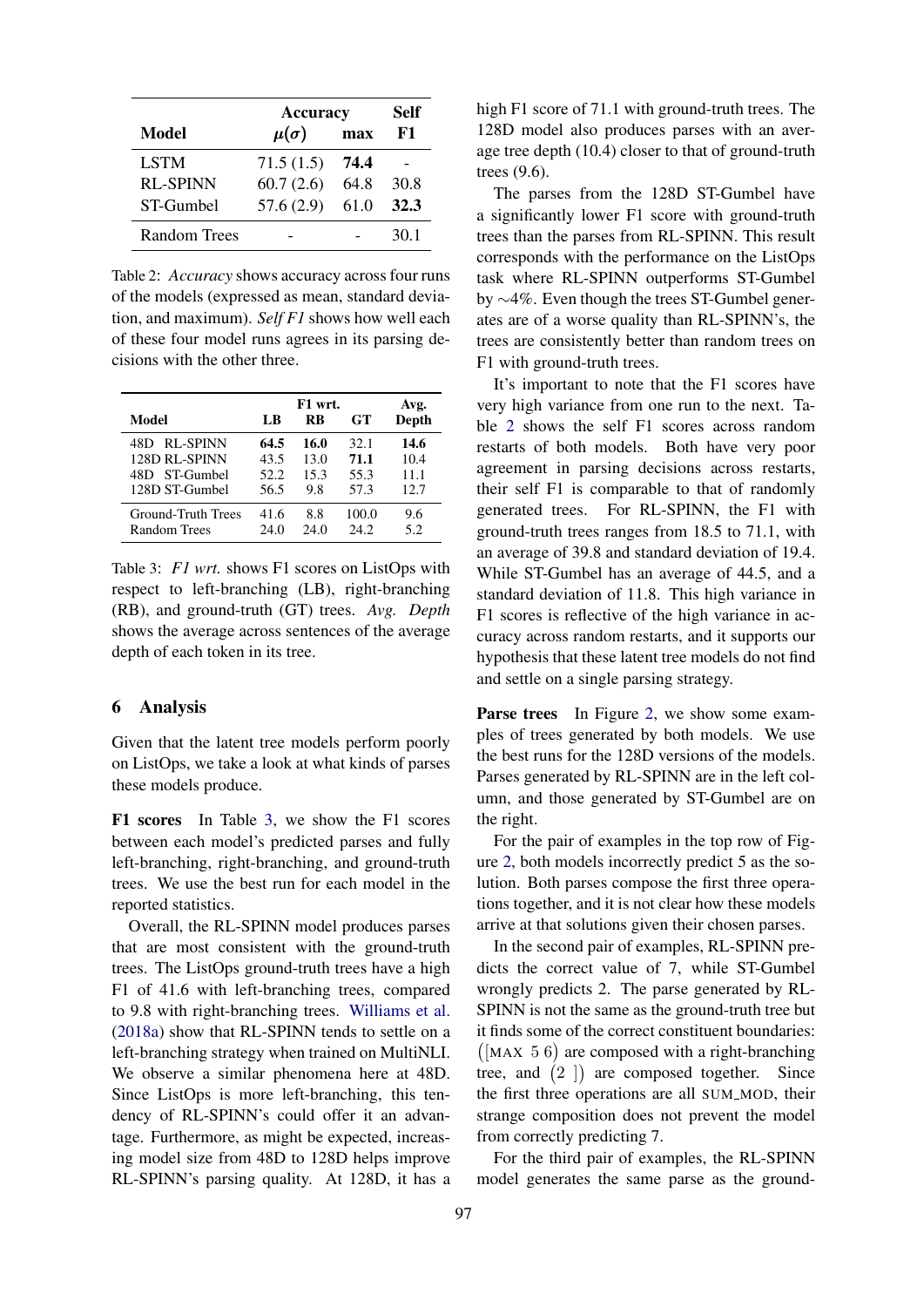

Figure 4: Model accuracy on ListOps test set by size of training dataset.

truth reference and rightly predicts 6. While ST-Gumbel gets some of the correct constituent boundaries, it produces a fairly balanced tree, and falters by predicting 5. Overall, the generated parses are not always interpretable, particularly when the model composes several operations together.

Dataset size ListOps is intended to be a simple dataset that can be easily solved with the correct parsing strategy. One constraint on ListOps is the dataset size. With a large enough dataset, in principle an RNN with enough capacity should be able to solve ListOps. As we stated in Section 3, a requirement for ListOps is having a large RNN– TreeRNN gap to ensure the efficacy of the dataset.

However, it is possible that the latent tree models we discuss in this paper could greatly benefit from a larger dataset size, and may indeed be able to learn to parse given more data. To test this hypothesis, and to ensure that data volume is not critical to solving ListOps, we generate three expansions on the training data, keeping the original test set. The new training datasets have 240k, 540k, and 990k examples, with each dataset being a subset of the next larger one. We train and tune the 128D LSTM, RL-SPINN, and ST-Gumbel models on these datasets. Model accuracies for all training sets are plotted in Figure 4. We see that while accuracy does go up for the latent tree models, it's not at a rate comparable to the LSTM. Even with an order of magnitude more data, the two models are unable to learn how to parse successfully, and remain thoroughly outstripped by the LSTM. Clearly then, data volume is not a critical issue keeping these latent tree models from success.

# 7 Conclusion

In this paper we introduce ListOps, a new toy dataset that can be used as a diagnostic tool to study the parsing ability of latent tree learning models. ListOps is an ideal setting for testing a system's parsing ability since it is explicitly designed to have a large RNN–TreeRNN performance gap. While ListOps may not be the simplest type of dataset to test a system's parsing capability, it is certainly simpler than natural language, and it fits our criteria.

The experiments conducted on ListOps with leading latent tree learning models show that these models are unable to learn to parse, even in a setting that strongly encourages it. We only test two latent tree models, and are unable to train and analyse some other leading models, like Maillard et al.'s (2017) due to its high computational complexity. In the future, we would like to develop a version of ListOps with shorter sequence lengths, while maintaining the RNN–TreeRNN gap. With such a version, we can experiment with more computationally intensive models.

Ultimately, we aim to develop a latent tree learning model that is able to succeed at ListOps. If the model can succeed in this setting, then perhaps it will discover interesting grammars in natural language that differ from expert designed grammars. If those discovered grammars are principled and systematic, they may lead to improved sentence representations. We hope that this work will inspire more research on latent tree learning and lead to rigorous testing of such models' parsing abilities.

### Acknowledgments

This project has benefited from financial support to Sam Bowman by Google, Tencent Holdings, and Samsung Research. We thank Andrew Drozdov, who contributed to early discussions that motivated this work.

#### References

Samuel R. Bowman, Gabor Angeli, Christopher Potts, and Christopher D. Manning. 2015. A large annotated corpus for learning natural language inference. In *Proceedings of the 2015 Conference on Empirical Methods in Natural Language Processing (EMNLP)*.